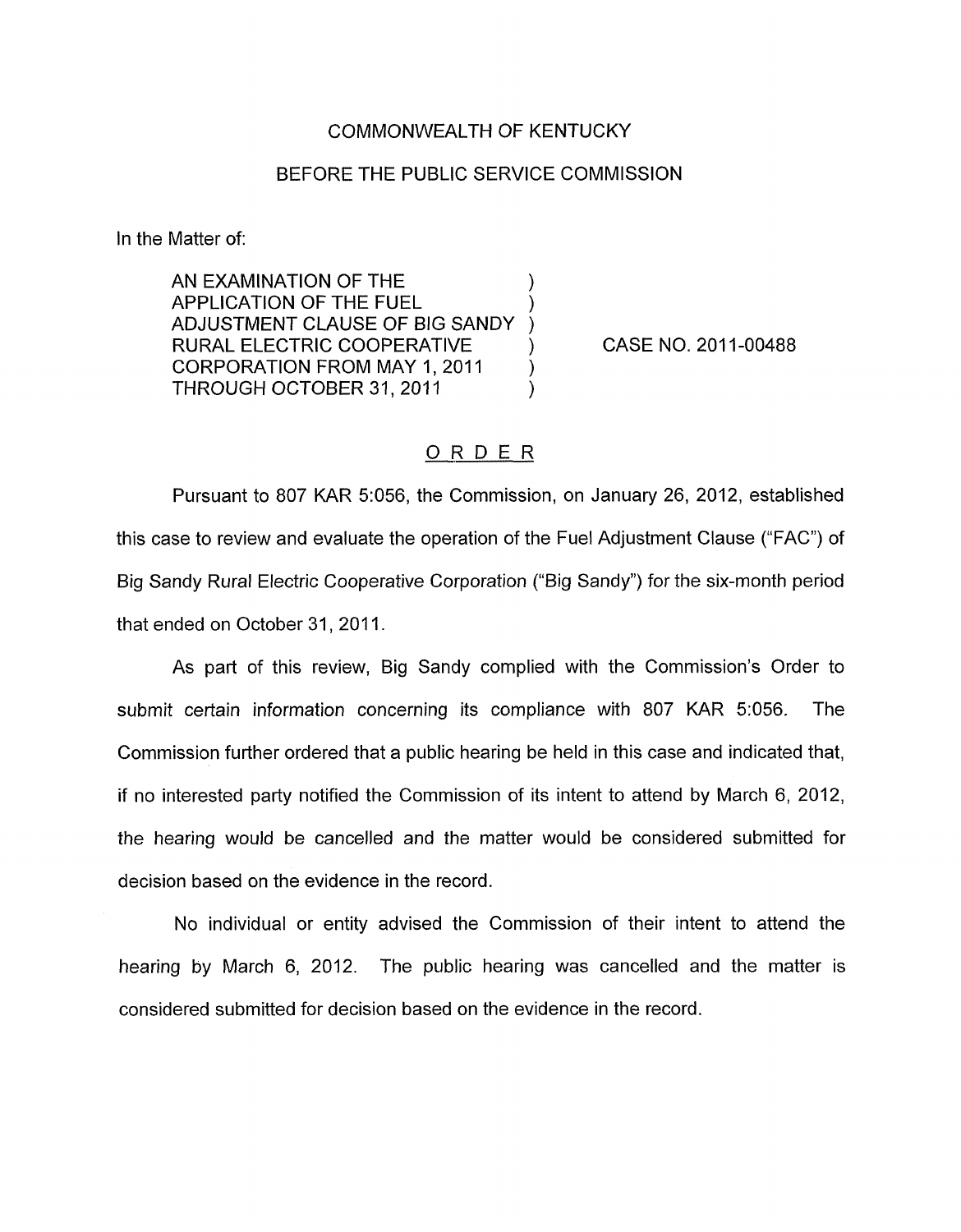The Commission, having considered the evidence in the record and being otherwise sufficiently advised, finds no evidence that Big Sandy has improperly calculated or applied its FAC charge.

IT IS THEREFORE ORDERED that the charges and credits applied by Big Sandy through the FAC for the period May 1, 2011 through October 31, 2011 are approved. l.



**ATT**  $Exeb$ *Director* 

Case **No.** 201 1-00488